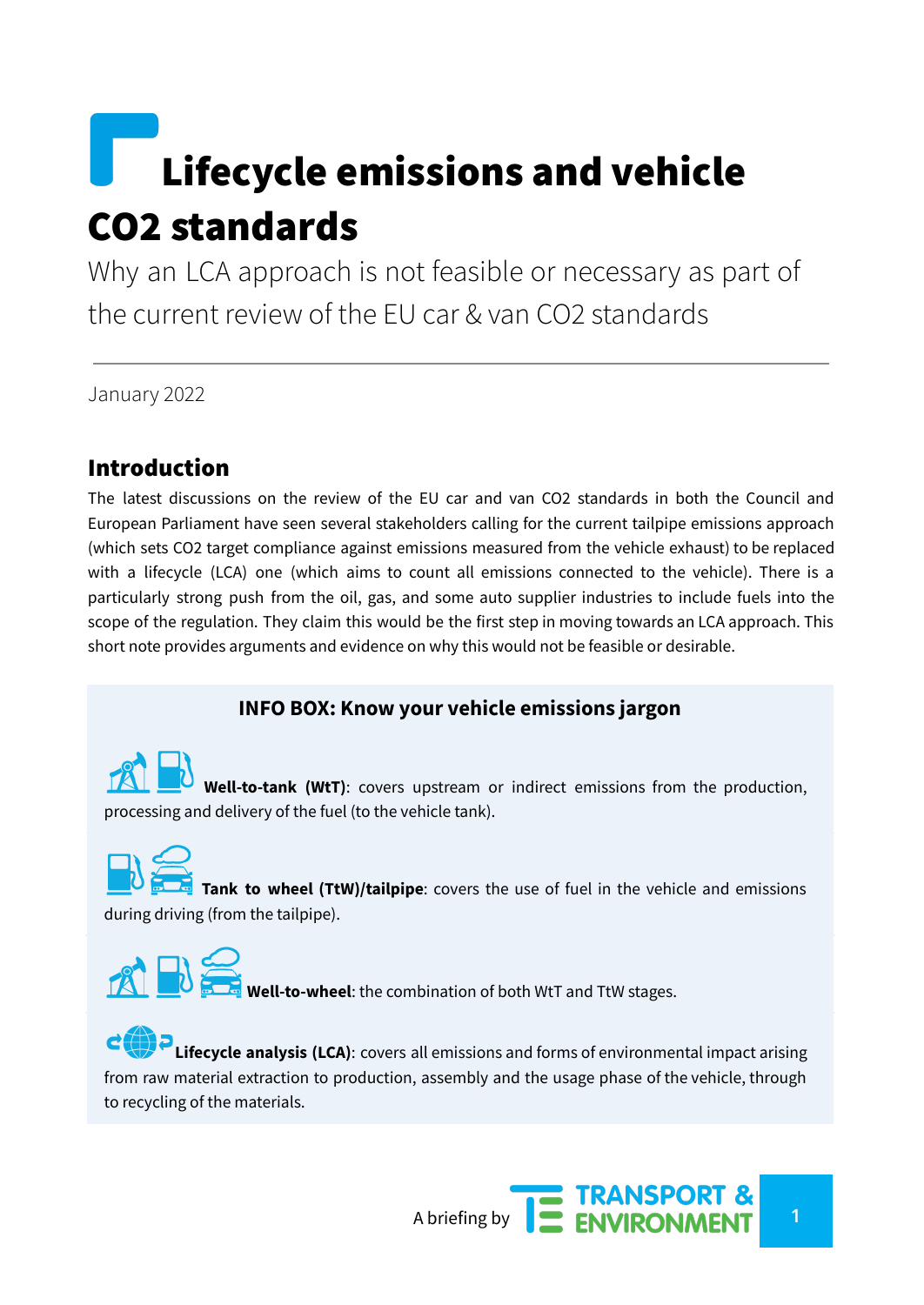## 1. There is no harmonised EU methodology or testing method to move the regulation to the life-cycle approach

Any law that requires compliance from the industry must be enforced in a robust, consistent, verifiable and comparable manner. In the case of auto manufacturers' compliance with the EU car and van CO2 standards regulation, this is done by test cycles such as WLTP (Worldwide Harmonised Light Vehicles Test Procedure), which measures a vehicle's fuel consumption and CO2 emissions. A similar harmonised EU method does not exist either for calculating vehicle lifecycle emissions or even well-to-wheel emissions (LCA minus end-of-life emissions).

The debate on moving to an LCA approach is not new, and was discussed in detail during the previous review of the car and van CO2 regulation in 2017/18. Back then the legislators tasked the Commission to carry out an analysis of a potential lifecycle methodology and the feasibility of its use for regulatory purposes (Art 7(10), Regulation 2019-631). Such an analysis was done in 2019-2020, with an extensive [report](https://op.europa.eu/en/publication-detail/-/publication/1f494180-bc0e-11ea-811c-01aa75ed71a1) by Ricardo published in July 2020. The comprehensive report shows battery electric cars to have the lowest lifecycle emissions of all powertrains assessed. However, the work has not led to the development of a harmonised LCA methodology, with the authors concluding:

*In summary, developing a comprehensive vehicle policy LCA is a highly complex and time-consuming process, requiring a vast amount of data, the necessary utilisation of a range of key assumptions and standard datasets which can have a profound impact on the results, and a range of methodological decisions – some of which do not currently have good agreement across all major stakeholder groups.*

Due to the inherent variability of LCA analyses, it is not possible to use an LCA methodology in regulations covering one specific sector, e.g. vehicle CO2 standards. LCA studies can help identify where emissions occur and which hotspots should be prioritised, but they include actors as varied as individuals charging or fueling their cars, power companies, Chinese battery makers, EU carmakers, and myriad global small component businesses. There is no way a single vehicle LCA regulation could properly account for and verify all those actors, all at once, in a straight-forward, feasible and enforceable manner.

Despite this, LCAs are a good tool to assess different policy options, to compare technologies and understand trends and emission hotspots. Independent lifecycle analyses to date have repeatedly found battery electric cars to have the lowest lifecycle impacts out of all other technologies; these include studies from [ICCT,](https://theicct.org/publications/global-LCA-passenger-cars-jul2021) [Ricardo,](https://ec.europa.eu/clima/system/files/2020-09/2020_study_main_report_en.pdf) and [T&E](https://www.transportenvironment.org/wp-content/uploads/2020/04/TEs-EV-life-cycle-analysis-LCA.pdf).

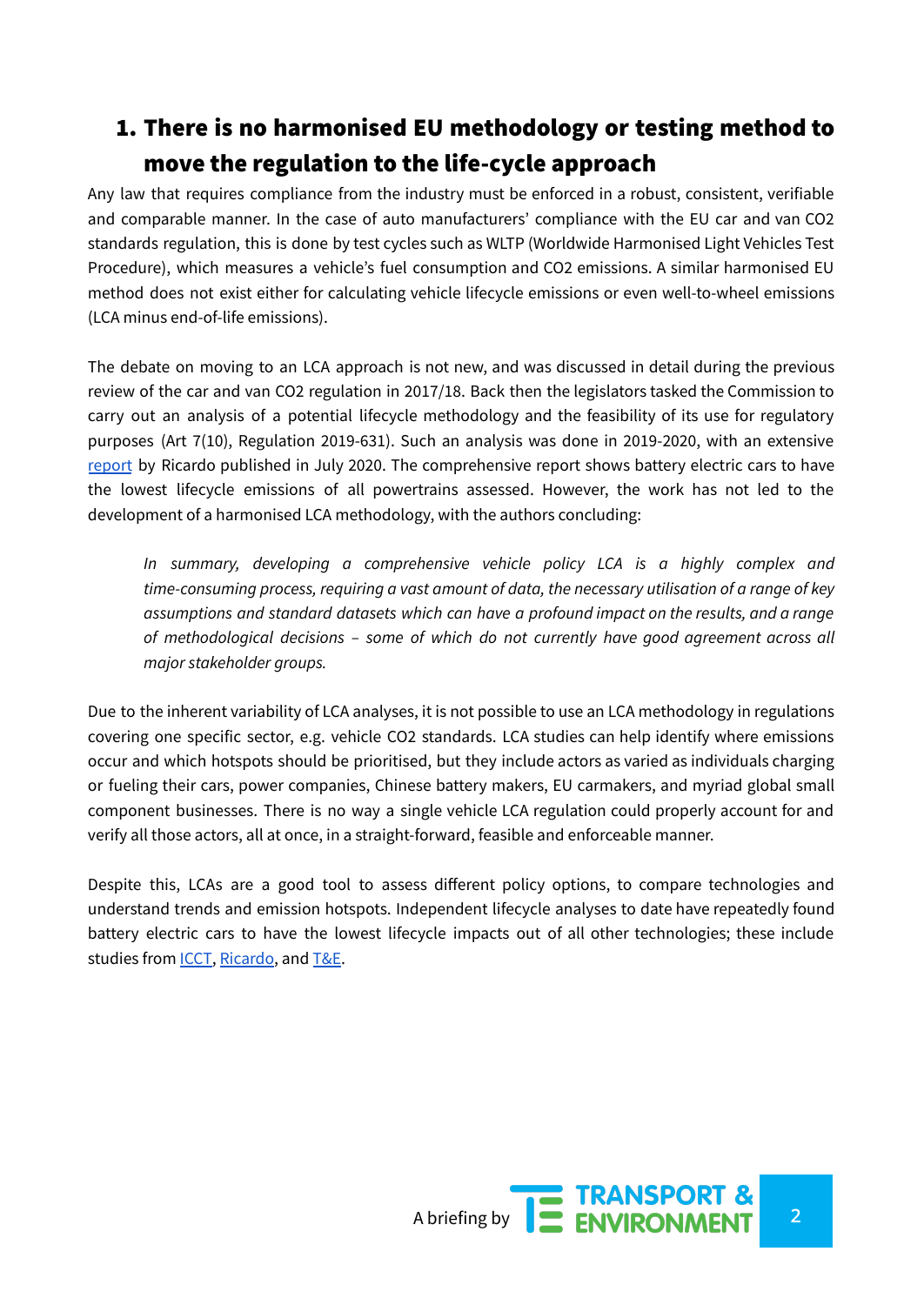## 2. Reducing lifecycle emissions of a vehicle is best achieved via a set of targeted laws, rather than placing entire economy-wide operations into one car regulation

Major lifecycle stages of a vehicle's climate impact, such as fuel supply or electricity production, are the responsibility of many economic actors other than carmakers. Oil suppliers, energy producers, battery manufacturers, recyclers, etc. all have to take responsibility for improving their processes and the carbon footprint of their products. Making carmakers responsible for those processes will result in an unenforceable and complex regulation that will fail to achieve its purpose. On the other hand, targeted laws governing many of the lifecycle stages of a vehicle already exist (or will do so soon) in the EU acquis:

- The Renewable Energy (RED) and Fuel Quality (FQD) Directives regulate fuel suppliers and what fuels they are placing on the market. RED covers synthetic and renewable fuels, biofuels and other alternative fuel sources, while FQD reduces the carbon footprint of conventional fossil diesel & petrol.
- The EU Emissions Trading System (ETS) regulates emissions from electricity production and generation, a sector which has reduced its emissions substantially thanks to the fast growth of renewables.
- The lifecycle of batteries, including extraction of metals, production of battery cells, and re-use and recycling at the end of life, will be regulated in the about to be finalised new EU Battery Regulation.

Moving the vehicle CO2 regulations towards (a non existent) lifecycle or well-to-wheel methodology will therefore dilute and duplicate these regulations that are better placed to regulate the relevant industries and align with their specificities.

## 3. Adding credits for advanced and synthetic fuels into the vehicle CO2 regulations will create an unenforceable law because carmakers do not control where and how their cars are fueled

In fact, the oil and supplier industries appear to agree that moving the EU vehicle CO2 regulations to a lifecycle methodology is infeasible. Instead - as "a first step" (so they claim) - lobbying has turned towards including the benefits of alternative fuels (synthetic fuels - or e-fuels - are produced by combining hydrogen and carbon in order to create a hydrocarbon, like petrol or diesel), notably CO2 credits for synthetic petrol and diesel to count towards carmaker CO2 targets.

Including e-fuel credits into the car  $CO<sub>2</sub>$  regulation cannot be justified from a regulatory perspective. Carmakers cannot guarantee how their cars are used or fueled after they have left the showroom: a vehicle engine that can run on e-petrol will also be able to use fossil petrol and carmakers do not have direct control over the choices of drivers, nor fuel suppliers' production processes. The very credibility of

A briefing by **3**<br>A briefing by **3**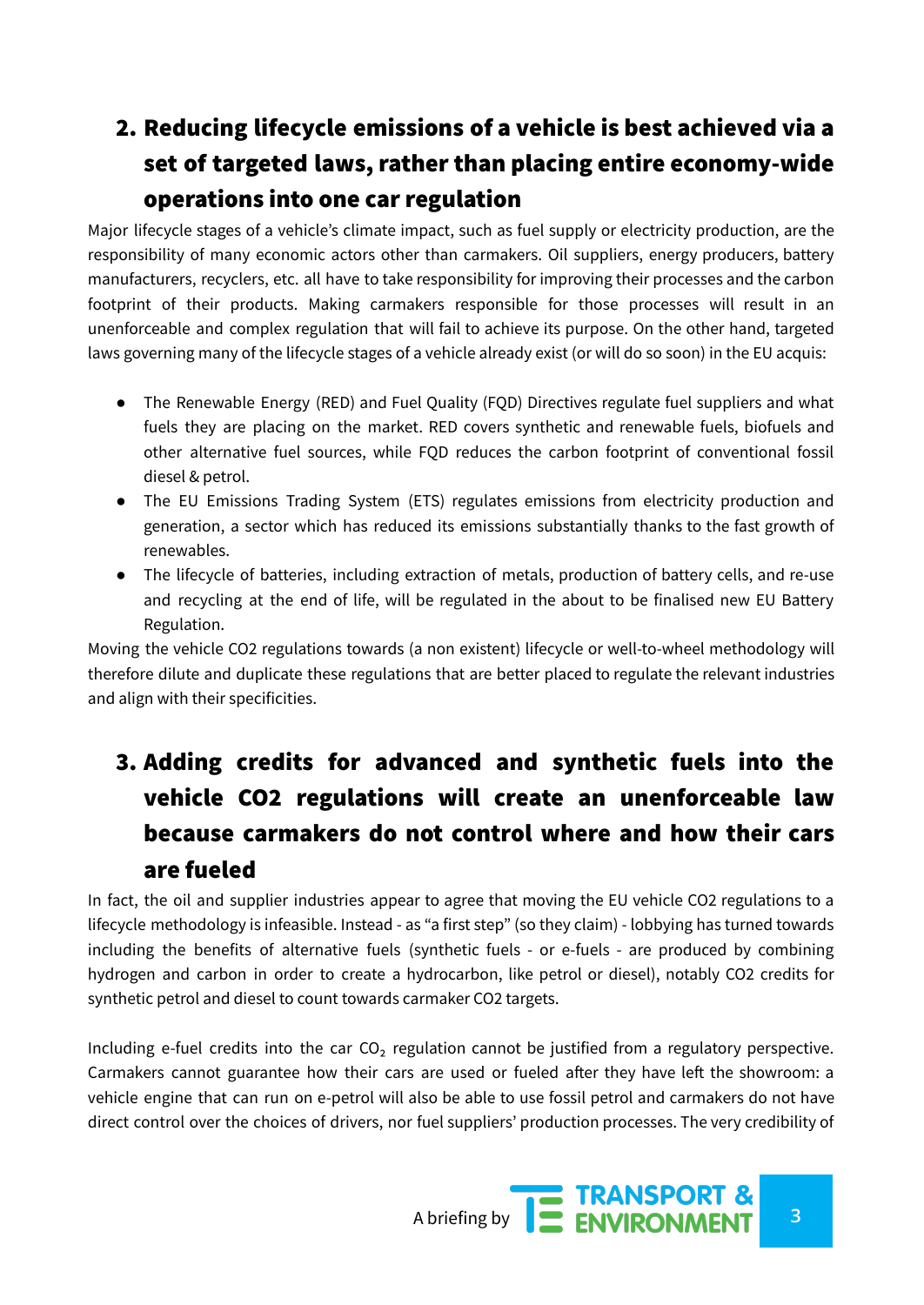the car  $CO<sub>2</sub>$  regulation could be undermined as car manufacturers could buy their way into compliance without making any improvements to vehicle efficiency. Based on the amount of credits bought, a certain number of conventional cars on the road would be considered zero emission in their eyes of the regulation. The vehicle regulation should only regulate what carmakers have control over, i.e. powertrains.

## 4. E-fuels are a costly, inefficient and unnecessary detour away from zero emissions technologies

Even if the administrative credibility of the vehicle CO2 standards could be assured, T&E has [shown](https://www.transportenvironment.org/wp-content/uploads/2021/07/2021_Efuels_in_cars_briefing.pdf) why producing and using synthetic fuels for cars is not a credible idea from an environmental, cost, or efficiency perspective.

From an environmental point of view, cars powered by e-fuels actually emit much more  $CO<sub>2</sub>$  (38-46%) more) over their lifetime compared to a BEV. Given that direct electrification is up to 5 times more efficiency that turning renewables into synthetic fuels, the climate advantage of battery electric vehicles is due to the much lower overall electricity consumption (5 times less). This means BEVs can perform better than e-petrol/e-diesel cars even when the carbon intensity of the electricity used to charge the car is higher than the one used to produce the fuel. E-fuels also fail the test on improving air quality, with [tests](https://www.transportenvironment.org/discover/in-tests-cars-powered-by-e-petrol-pollute-the-air-as-much-as-petrol/) showing cars powered by e-petrol emit as much NOx as fossil petrol, alongside ammonia, carbon monoxide and other pollutants.

The very high cost of producing these fuels would place a significant cost burden on the average European driver. For both new and second hand cars in 2030, the TCO (total cost of ownership) premium for running a car on e-petrol compared to a BEV is €10,000, or 43% more expensive, for an average driver. Critically too, the TCO of running an existing petrol car on e-fuels would still be 10% higher than buying a new battery electric car. This shows why e-fuels are not a solution for the existing fleet - or those that "cannot afford to buy an electric car" as the e-fuel proponents claim - simply because they would be unaffordable and place an even greater cost burden on consumers just as battery electric cars are getting cheaper.

Compliance with the regulation using e-fuels would also cost carmakers around €10,000 in fuel credits for the amount of synthetic petrol needed to compensate for the emissions of an efficient petrol car placed on the market in 2030 (whilst the cost of a BEV battery could drop to as low as €3,000). The e-fuel route would therefore put the competitiveness of the European automotive industry at risk as it would divert investments away from the transition to emobility.

Finally, e-fuels are not yet available - while over a million of battery electric cars were sold in 2021 in Europe alone. The volumes of synthetic fuels on the market are expected to be very [limited](https://theicct.org/sites/default/files/publications/CO2-based-synthetic-fuel-EU-assessment_ICCT-consultant-report_14112017_vF_2.pdf) until after 2030. Given the urgency of decarbonising road transport, we simply cannot afford to wait while a truly zero emission alternative - batteries - already exists. Europe does in fact need renewable e-fuels, but for

A briefing by **4 ENVIRONMENT**